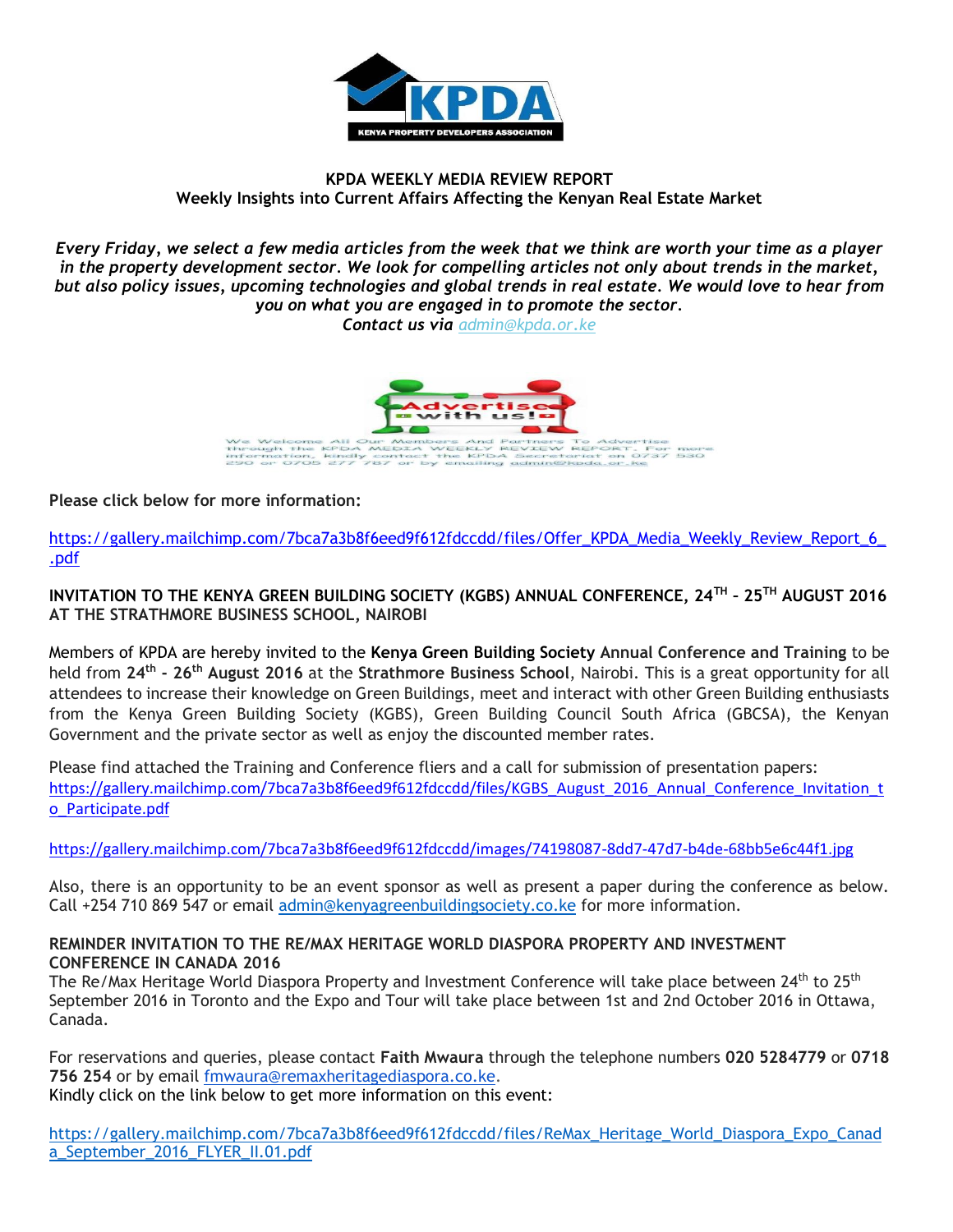If you are interested in sponsoring this event, please download the relevant document using the below link:

[https://gallery.mailchimp.com/7bca7a3b8f6eed9f612fdccdd/files/ReMax\\_Heritage\\_World\\_Diaspora\\_Expo\\_Canad](https://gallery.mailchimp.com/7bca7a3b8f6eed9f612fdccdd/files/ReMax_Heritage_World_Diaspora_Expo_Canada_September_2016_SPONSORSHIP_CATEGORIES.pdf) a September 2016 SPONSORSHIP CATEGORIES.pdf

#### **INVITATION TO THE KPDA TECHNICAL WORKSHOP, THURSDAY 21ST JULY 2016 AT CROWNE PLAZA HOTEL**



KENYA PROPERTY DEVELOPERS ASSOCIATION TECHNICAL WORKSHOP, THURSDAY 21ST JULY 2016 AT CROWNE **PLAZA NAIROBI** 

THEME: 'BUILDING A REAL ESTATE FINANCIAL MODEL'

PROUDLY SPONSORED BY:





DATE: Thursday 21st July 2016<br>VENUE: Crowne Plaza Nairobi Hotel TIME: 7.00am - 1.00pm

Target Group: High, middle and operational level staff of real estate firms and developer companies as well as other<br>companies in the built sector.

#### **OVERVIEW:**

Decisions relating to financing the assets of a firm are very crucial in every business and the finance manager is<br>often caught in the dilemma of what the optimum proportion of debt and equity should be. As a general rule<br> designed to serve the interest of the equity shareholders.

KPDA has organized for a 2 day technical workshop for real estate developers, financiers and advisors to better<br>understand how to structure a real estate investment transaction, optimize capital structures, and source fore and local capital. The workshop includes sessions on sourcing financing, a technical training on developing an<br>effective financial model and structuring local and offshore entities. The workshop targets a mix of high-level day.

The Technical Workshop on 'Building a Real Estate Financial Model' is scheduled for Thursday 21st July 2016 from 7.00am to 1.00pm at the Crowne Plaza Hotel. It will be conducted by financial analyst, Mr. Zoravar Singh<br>who is a Director at iJenga Ventures Ltd, an integrated real estate development and finance firm in Kenya. He is also a General Manager at Equity Group and an Advisor to the Office of the Deputy President in Kenya. Zoravar has<br>hosted numerous training over the past 15 years, including in real estate finance, entrepreneurship, excel modelling and leadership.

#### **CHARGES:**

- KPDA Members: Kshs. 4 500 per member company representative per day. Offer of Kshs. 8, 500 for a
- company booking more than one person for the Technical Workshop Non-KPDA Members: Kshs. 6, 500 per company representative per day. Offer of Kshs. 10, 500 for a company booking more than one person for the Technical Workshop.

Kindly RSVP (with payment) by latest Thursday, 14<sup>th</sup> July 2016 with the KPDA secretariat on telephone<br>0737-530290 or 0705-277787 or by email to e.kayaki@kpda.or.ke and a copy to admin@kpda.or.ke.

#### NB:

- Please note that registration fees once paid are non-refundable and cannot be transferred to
- cater for the cost of attending future events.
- Participants who attend this event without an RSVP will be surcharged at the door Non Members will not be allowed to participate in this event without prior payment

#### **To download the entire invitation flyer, please click on the link below:**

**[https://gallery.mailchimp.com/7bca7a3b8f6eed9f612fdccdd/files/Invitation\\_to\\_Members\\_Partners\\_to\\_the\\_K](https://gallery.mailchimp.com/7bca7a3b8f6eed9f612fdccdd/files/Invitation_to_Members_Partners_to_the_KPDA_Technical_Workshop_Thursday_21st_July_2016_1_.01.pdf) [PDA\\_Technical\\_Workshop\\_Thursday\\_21st\\_July\\_2016\\_1\\_.01.pdf](https://gallery.mailchimp.com/7bca7a3b8f6eed9f612fdccdd/files/Invitation_to_Members_Partners_to_the_KPDA_Technical_Workshop_Thursday_21st_July_2016_1_.01.pdf)**

#### **To download the entire program, please click on the link below:**

**[https://gallery.mailchimp.com/7bca7a3b8f6eed9f612fdccdd/files/KPDA\\_Technical\\_Workshop\\_Thursday\\_21st](https://gallery.mailchimp.com/7bca7a3b8f6eed9f612fdccdd/files/KPDA_Technical_Workshop_Thursday_21st_July_2016_PROGRAM.pdf) [\\_July\\_2016\\_PROGRAM.pdf](https://gallery.mailchimp.com/7bca7a3b8f6eed9f612fdccdd/files/KPDA_Technical_Workshop_Thursday_21st_July_2016_PROGRAM.pdf)**

**PROMOTIONAL OFFER FOR KPDA MEMBERS TO ADVERTISE IN THE KPDA MEDIA WEEKLY REVIEW REPORT AT A DISCOUNT!**

Dear KPDA Members, we are currently running a promotion valid for all our members in good standing to advertise in our *Media Weekly Review Report* at a 10% discount. **Members will now be paying Kshs. 13, 500 for their adverts to appear for a period of four (4) consecutive weeks**. Kindly contact the secretariat on 0737 530 290 or 0705 277 787 to make your booking.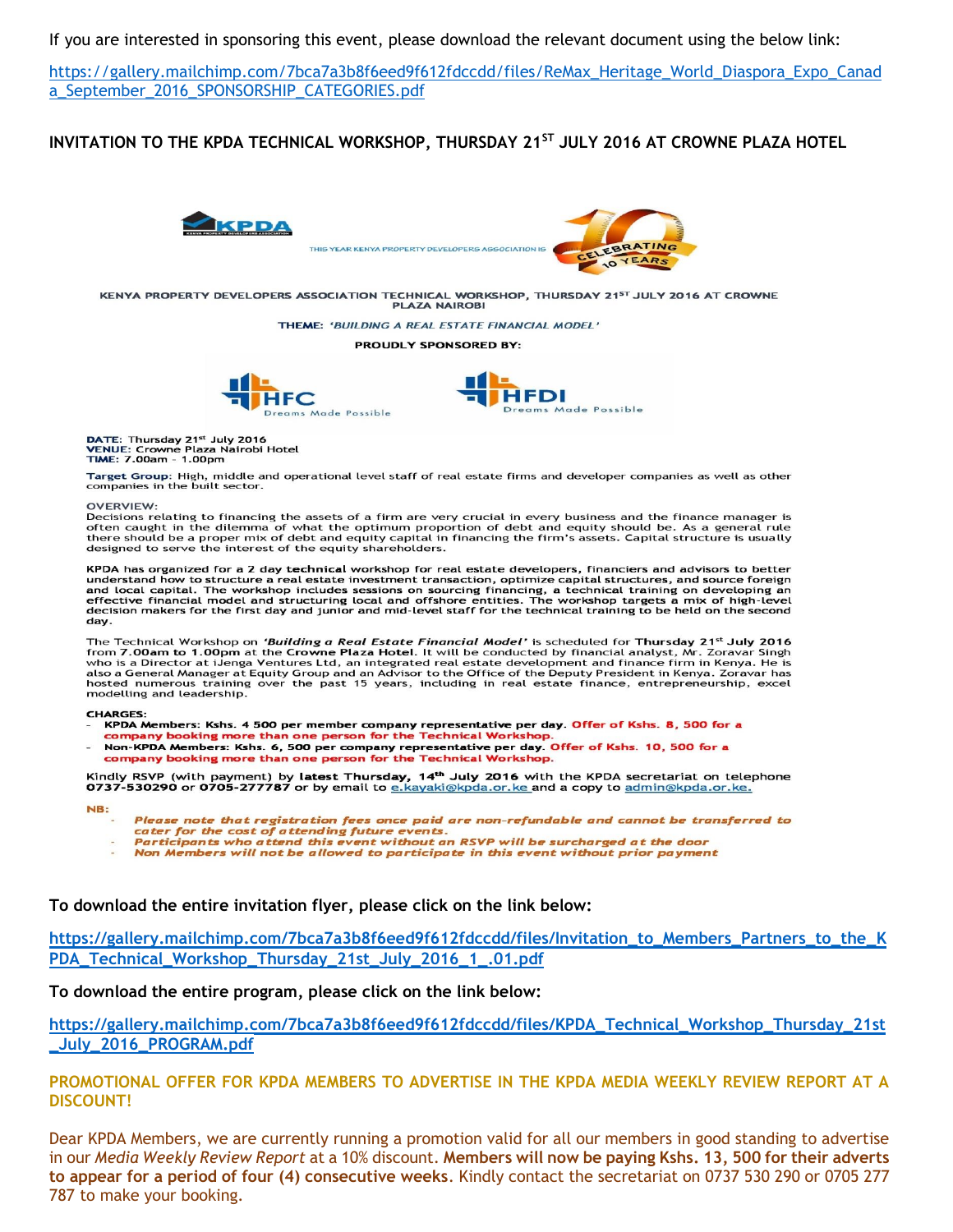#### **PROMOTIONAL OFFER FOR KPDA MEMBERS TO ADVERTISE IN** *THE DEVELOPER'S DIGEST* **IN 2016 FOR A DISCOUNTED FEE!!!**

We would like to invite our members to consider advertising their businesses in the KPDA newsletter, The Developer's Digest. With an audience of over 1, 500 contacts from the whole building and construction industry in Kenya, you are sure to attract interest for your business. For more information, please contact the KPDA secretariat on 0737 530 290 or 0705 277 787.

### **JULY 15TH**

**The Business Daily** | Reporter | Friday 15<sup>th</sup> July 2016

### **USIU NOW ACCUSES PROPERTY DEVELOPER OF GRABBING ITS LAND**

The United States International University-Africa (USIU-A) has accused a property developer of grabbing its piece of land along Thika Road that is also the center of a court battle between the businessman and security firm Riley Services Limited. The university claims that it is the legitimate owner of the eight-acre piece of land worth Sh500 million which businessman George Kiongera insists he bought from former president Daniel arap Moi last month. [Read More](http://www.businessdailyafrica.com/USIU-now-accuses-property-developer-of-grabbing-its-land/-/539546/3292106/-/1xkyroz/-/index.html)

The Business Daily | Reporter | Friday 15<sup>th</sup> July 2016

### **REAL ESTATE SLOWDOWN LEAVES BANKS WITH RISING PILE OF BAD LOANS**

Kenyan banks reported a steady rise in the pile of bad debts in the first three months of the year saddled by a slowdown in the real estate sector and increased retrenchment of formal sector workers, according to newlyreleased official data. Gross non-performing loans (NPLs) rose 15.8 per cent to Sh170.6 billion in March compared to Sh147.3 billion in December, the Central Bank of Kenya (CBK) says in its first quarter industry report. [Read More](http://www.businessdailyafrica.com/Real-estate-slowdown-leaves-banks-with-bad-loans/-/539552/3289432/-/131krs7/-/index.html)

**The Business Daily**| Gideon Kiarie |Friday 15th July 2016

### **LAND TRANSFER, SALE IN 31 COUNTIES STILL ON ICE AS KAIMENYI DELAYS NAMING BOARDS**

Land transactions in 31 counties will remain frozen after the government delayed in appointing land control boards that approve leasing and sale of agricultural property. Land Cabinet Secretary (CS) Jacob Kaimenyi on Friday appointed land boards in 10 counties after their disbandment in late April to curb widespread corruption. This means the remaining counties will wait longer to have their boards [Read More](http://www.businessdailyafrica.com/Kaimenyi-delays-naming-boards/-/539546/3288980/-/3r4fes/-/index.html)

**The Star** |Martin Mwita |Friday 15th July 2016

#### **KRA HUNTS FOR TAX-EVADING LANDLORDS**

Kenya Revenue Authority has started tracking landlords evading tax after the one-year amnesty to declare rental income expired on June 30. The taxman yesterday said it is using "a block approach" on rental property, backed by the Kenya Power data and water companies, to crack down non-compliant landlords. "We have profiled those who applied to see who qualifies. There is no extension. [Read More](http://www.the-star.co.ke/news/2016/07/15/kra-hunts-for-tax-evading-landlords_c1386479)

#### **JULY 14TH**

**The Business Daily** |Brian Ocharo |Thursday 14th July 2016

## **KAIMENYI ISSUES 27,000 TITLE DEEDS IN TAITA TAVETA IN STATE PLAN TO END COAST LAND WOES**

Land Cabinet Secretary Jacob Kaimenyi has issued 27,000 title deeds in Taita Taveta in what he says is the government's effort to resolve the thorny land problem at the Coast. Prof Kaimenyi expressed confidence that the government would keep its pledge to issue three million title deeds. [Read More](http://www.businessdailyafrica.com/Corporate-News/Kaimenyi-issues-27-000-title-deeds-in-Taita-Taveta-/-/539550/3295054/-/kbxm8w/-/index.html)

**The Business Daily** |Philip Munyaga | Thursday 14th July 2016

# **REPRIEVE FOR KAA AS COURT QUASHES KWALE'S SH43M LAND RATES DEMAND**

The Kenya Airports Authority (KAA) got a reprieve after the High Court prohibited the Kwale county government from demanding Sh43.2 million as land rates for Ukunda Airstrip. Justice Anyara Emukule, sitting in Mombasa, also quashed a demand notice issued by the county to the KAA for payment of the money. [Read More](http://www.businessdailyafrica.com/Corporate-News/Reprieve-for-KAA-as-court-quashes-kwale-land-rates/-/539550/3295062/-/vowcfb/-/index.html)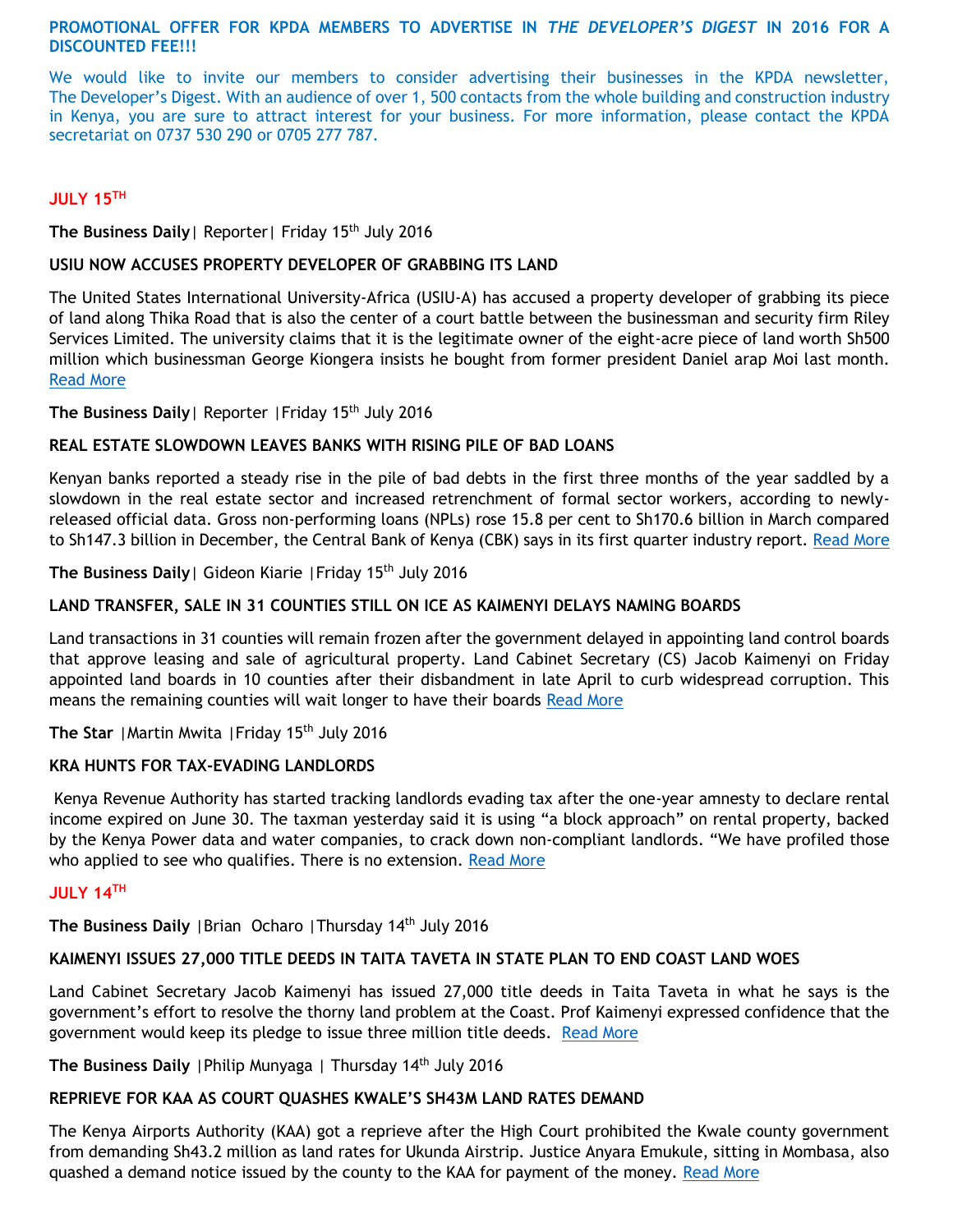### **The Daily Nation** | Kosta Kioleuglou |Thursday 14 th July 2016

### **BREXIT'S EFFECTS ON KENYA'S THE PROPERTY MARKET**

Brexit is expected to affect all markets, and people are wondering how this will affect the Kenyan economy as well as the property market. In general, it is important to understand that such unexpected changes result in both economic and financial shifts. Usually, economic shifts happen slowly while financial shifts happen overnight and can be very drastic. [Read More](http://www.nation.co.ke/lifestyle/DN2/What-Brexit-means-to-Kenya-s--property-market/-/957860/3293992/-/6xmk79z/-/index.html)

**The Daily Nation** | Immaculate Wairimu | Thursday 14<sup>th</sup> July 2016

## **CORPORATES IN PARTNERSHIP TO BRING DOWN BUILDING COSTS**

In an attempt to help reduce the housing shortage, Commercial Bank of Africa (CBA) has partnered with KOTO Housing and Bamburi Cement to provide affordable housing. One-bedroom house will cost of Sh500,000, with the home owner having the choice to build incrementally to four-bedroom marionettes at a cost of Sh4.5 million. Read [More](http://www.nation.co.ke/lifestyle/DN2/Corporates-in-partnership-to-bring-down-building-costs/-/957860/3293998/-/6qm8el/-/index.html)

**The Daily Nation** | Immaculate Wairimu |Thursday 14th July 2016

### **ISK SEES FRAUD IN LAND BEING SOLD TO GOVERNMENT**

ISK is aware of a dangerous trend where land owners are colluding with the procuring entity to inflate the price of land to be acquired. The government has been carrying out compulsory acquisition of private land to facilitate the implementation of various national infrastructural projects. Among these are the Standard Gauge Railway, the expansion of road networks and fixing of power lines. Under Section 40 of the Constitution, the state is empowered to acquire private land for the benefit of the public. [Read More](file:///C:/Users/user/Documents/23-06-2016_14-54-47_A007632799N_ITR.zip)

**The Daily Nation** | Reporter |Thursday 14th July 2016

### **MALLS: KAREN AND WESTLANDS THE BEST LOCATIONS**

Karen and Westlands have the highest returns for mall developers, scoring highly in terms of rent and occupancy. Karen and Westlands have the highest returns for mall developers, scoring highly in terms of rent and occupancy. Cytonn Investments has placed the two suburbs as the second and third most viable locations to set up a mall after Kilimani. The average rent per square foot is Sh231.4 in Westlands and Sh216.7 in Karen. [Read More](http://www.nation.co.ke/lifestyle/DN2/-Karen-and-Westlands-the-best-locations/-/957860/3293996/-/1xihty/-/index.html)

#### **JULY 13TH**

**The People Daily** | Reporter | Wednesday 13<sup>th</sup> July 2016

#### **FINANCE BILL TIGHTENS TAX NOOSE ON LANDLORDS**

Tenants paying upwards of Sh12, 000 per month will now be required to remit 10 per cent withholding tax to Kenya Revenue Authority (KRA). The requirement contained in the budget for 2016/17 financial year also requires KRA, through the Finance Bill, 2016 to recruit agents to collect taxes on rental income. [Read More](http://www.mediamaxnetwork.co.ke/business/235152/finance-bill-tightens-tax-noose-landlords/)

### **JULY 11TH**

**The Business Daily | Edwin Mutai | Monday 11<sup>th</sup> July 2016** 

## **TAXMAN ON THE SPOT FOR FAILURE TO SECURE LAND**

Parliament has put the Kenya Revenue Authority (KRA) on the spot over its failure to secure title deeds for some of its 65 prime properties. The Public Investments Committee (PIC) has directed the taxman to provide a detailed status report on the court cases involving some of its parcels of land which have been pending for the past 16 years. [Read More](http://www.businessdailyafrica.com/Taxman-on-the-spot-for-failure-to-secure-land/-/539546/3290566/-/wds9djz/-/index.html)

The Business Daily | Kiarie Njoroge | Monday 11<sup>th</sup> July 2016

## **LAND CONTROL BOARD ALLOWANCE UP FOR REVIEW IN PLAN TO TAME GRAFT**

The pay of land control board members is set to be reviewed above the current Sh1, 000 per sitting as the State seeks to empower the individuals who control the transfer and sale of agricultural land. A Land ministry official told the *Business Daily* that the proposal for review has been floated to Cabinet Secretary (CS) Jacob Kaimenyi, but no amount has been set. [Read More](http://www.businessdailyafrica.com/Land-control-board-allowance-up-for-review/-/539546/3290542/-/sp3lg4/-/index.html)